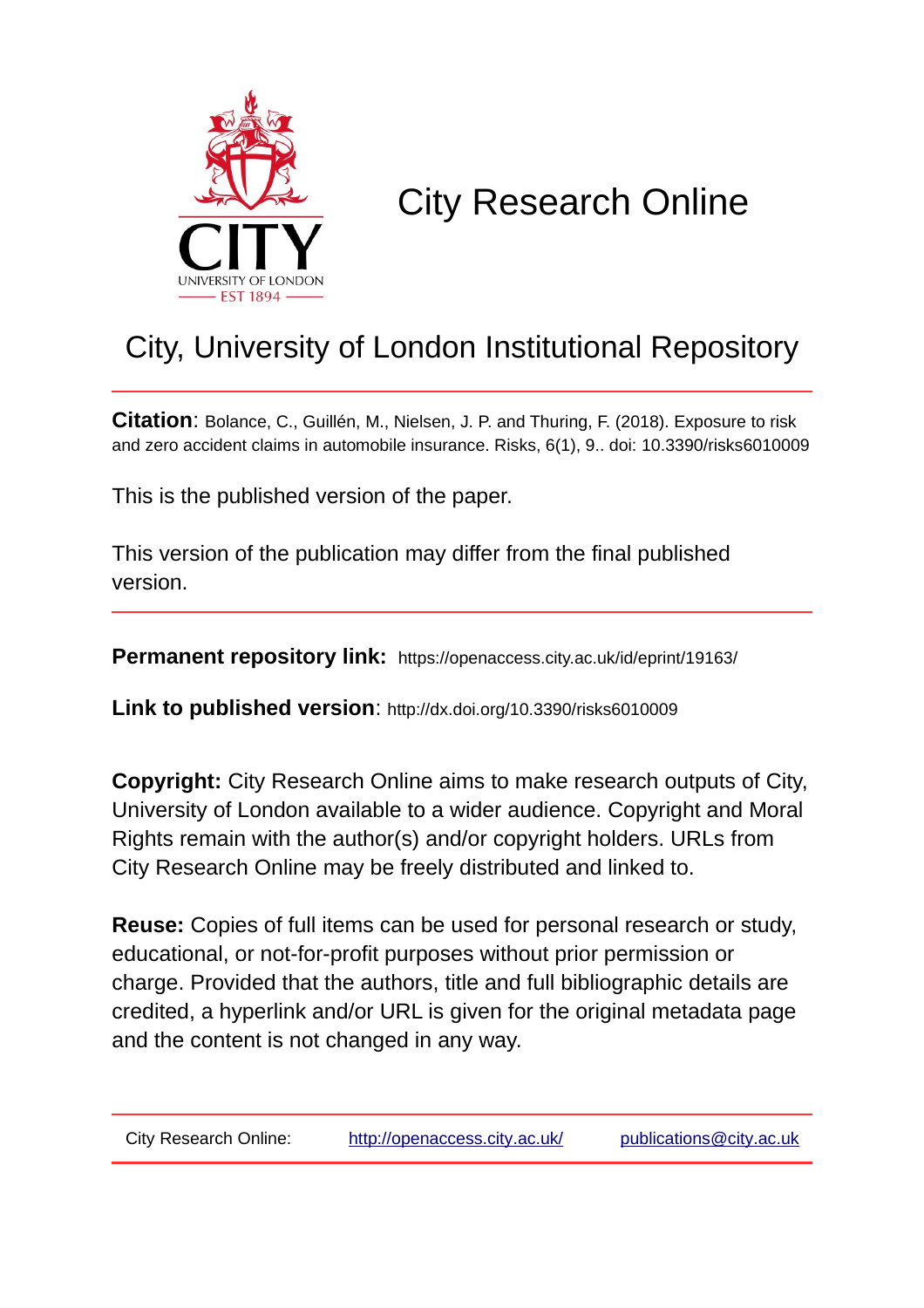

*Article*



# **Price and Profit Optimization for Financial Services**

# **Catalina Bolancé 1 , Montserrat Guillen 1,\* [ID](https://orcid.org/0000-0002-2644-6268) , Jens Perch Nielsen <sup>2</sup> and Fredrik Thuring <sup>2</sup>**

- <sup>1</sup> Department of Econometrics, Riskcenter-IREA, Universitat de Barcelona, Av. Diagonal, 690, 08034 Barcelona, Spain; bolance@ub.edu
- <sup>2</sup> Cass Business School, City, University of London, 106 Bunhill Row, London EC1Y 8TZ, UK; jens.nielsen.1@city.ac.uk (J.P.N.); f\_thuring@hotmail.com (F.T.)
- **\*** Correspondence: mguillen@ub.edu; Tel.: +34-934-037-039

Received: 6 January 2018; Accepted: 6 February 2018; Published: 8 February 2018

**Abstract:** Prospective customers of financial and insurance products can be targeted based on the profit the provider expects to earn from them. We present a model for individual expected profit and two alternatives for calculating optimal personalized prices that maximize the expected profit. For one of these alternatives, we obtain a closed-form expression for the price offered to each prospective customer; for the other, we need to use a numerical approximation. In both approaches, the profits generated by prospective customers are not immediately observed, given that the products sold by these companies have a risk component. We assume that willingness to pay is heterogeneous and apply our methodology using real data from a European insurance company. Our study indicates that a substantial boost in profits can be expected when applying the simplest optimal pricing method proposed.

**Keywords:** sales optimization; optimal price; price elasticity

#### **1. Introduction**

Financial service providers can maximize their expected profits by fine-tuning the price of their products. Here, we address the problem that banks and insurance companies face as they seek to fix a price that is high enough to cover potential risk yet low enough to attract customers. We present and compare two optimization strategies: the first involves identifying the optimal personalized price discount on a closed-form expression, which permits a straightforward implementation; the second is based on a numerical optimization procedure.

Profit maximization is a challenge, dependent on a company's specific knowledge of the probability of a sale, the cost of a sale attempt, and the expected profit once a sale has been made. Here, we propose extending this general approach by introducing price personalization. To do so, we approximate each customer's reaction to a price increase/decrease and from this derive an expression for the optimal price at which a product should be sold to maximize the expected profit, accounting at the same time for the possibility that the customer will not buy the product if the price is too high. Customer reactions to changes in price, i.e., their price elasticity, are known to vary, and their willingness to pay is not the same. We then compare this optimal pricing approach with a strategy that requires no assumption about price elasticity but which is not a one-step formula.

We present a real case study conducted within the motor insurance sector. We made a purchase offer (i.e., the price given to a prospective customer by a member of the sales staff for a specific product) to a sample of potential motor insurance clients, some of whom were given a modified price so that we could study their response. During data collection, the experiment was constructed in such a way that a purchase offer was associated with a change in price, which neither the sales staff nor the prospective customers were aware of. This means the price change can be considered as being independent of any characteristics of the individual, and we can compare the purchase probability of individuals offered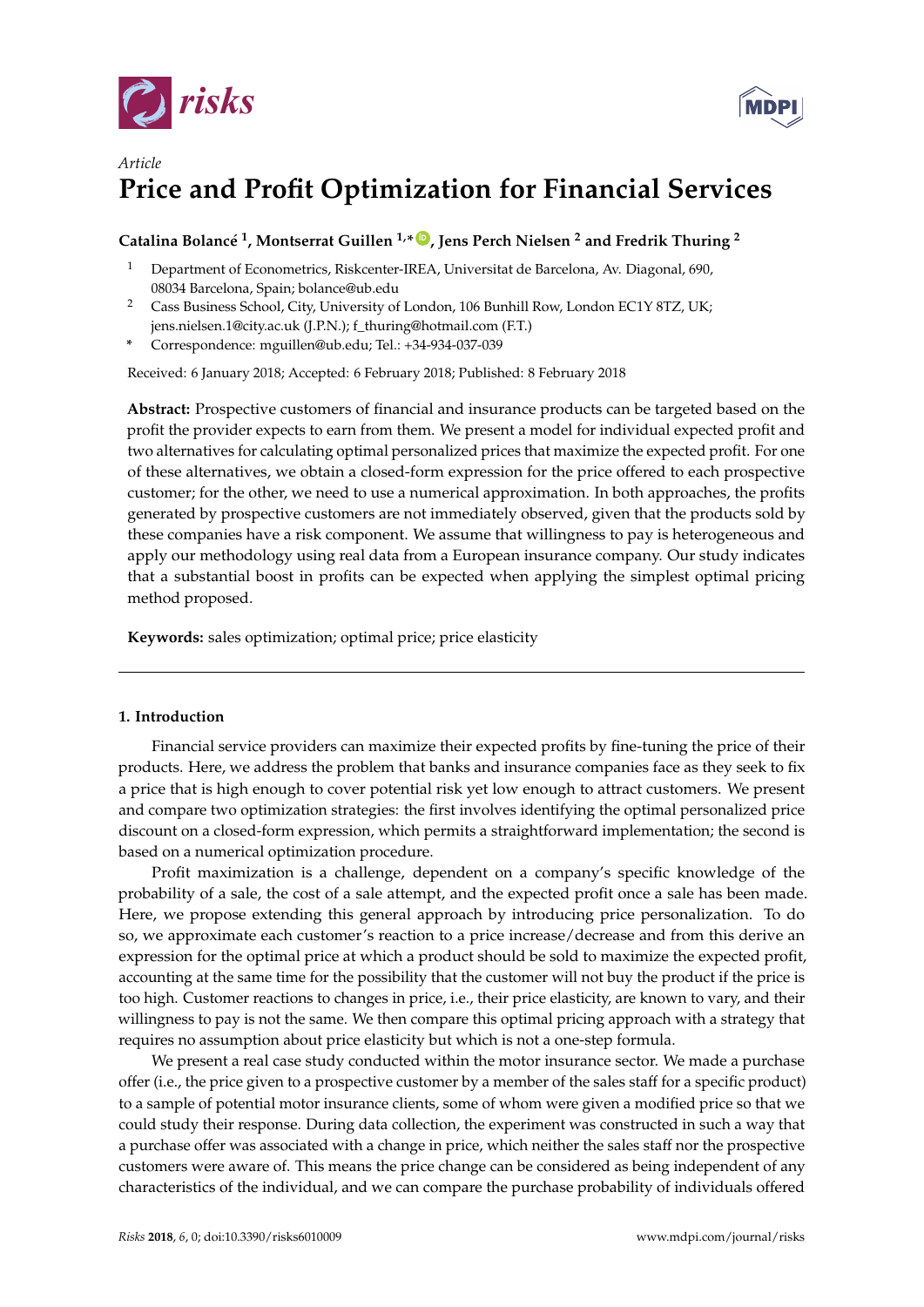different prices and calculate the average price elasticity for this specific motor insurance product. The data set also contains descriptive information about the prospective customers and the vehicles to be insured. As usual, we divide the data into a training and a test sample. In the first sample, we estimate the components of our expected profit formula, and then, in the test sample, we compare the implementation of the two optimization strategies.

Even if we do not present the theoretical background of this paper, we need to mention the topic of perfect competition and the role of prices in a competitive market. Companies apparently look at things in the same way, but they still have different prices, and these pricing differentials do not compete away. Not all companies operate with the same costs, so they have to charge customers for that; moreover, there is imperfect information when assessing the level of risk to be covered because some factors are difficult to measure. For example, in motor insurance, aggressiveness and driving style are examples of such risk factors.

Our work only considers risk-related variables to set prices. We do not discuss here if some jurisdictions could allow rates that depend on variables not related to loss costs. The protection of social discrimination on the one hand and the right to profit maximization in a firm on the other are a subject beyond our scope, but social discrimination questions and ethics are of outmost importance. When we use the words "optimal" and "efficient", we refer to values from the firm's perspective, but as we will see later, even including age as a potential profit maximization factor, could be controversial. We only give an illustration of the methodology and we do not aim at imposing this particular choice of variables influencing the price. In many US states where underwriting criteria must be mutually exclusive and exhaustive, each insured must fit into exactly one rating cell, and they must all be offered the same price. That would probably make the type of experiment described here impossible (see NAIC's white paper, [\(National Association of Insurance Commissioners](#page-12-0) [NAIC\)](#page-12-0)).

The rest of this paper is organized as follows. Section [2](#page-2-0) reviews the literature on optimal insurance contracts. Section [3](#page-3-0) describes our model and sets out its profit expressions. It also discusses optimal pricing and profit maximization strategies. The interplay between theory and practice is explored in Section [4,](#page-6-0) where the real-data study is presented. The value of pricing strategies is discussed in our conclusions, and directions for future research are identified.

#### <span id="page-2-0"></span>**2. Literature Review**

The financial services offered by banks and insurance companies (including mortgage contracts and other types of loans; household, car, and motorcycle insurance policies; and other kinds of personal insurance products) differ from conventional retail products and services. First, there is a time gap between the collection of payment and the realization of the cost, which complicates profit calculation. Selling different types of risk transfer products is a paradox from a standard manufacturing point of view, because it is merely a promise to compensate if a particular event occurs. As such, the product is sold before its final cost is known. Second, prices and internal processes are often supervised by authorities to ensure that the providers stay solvent. Third, the costs associated with a risk transfer product may vary greatly: many customers are likely to produce small or no costs for the company, while a few might be associated with extremely high cost payouts.

The pricing of financial services has generated its own specific strand in the academic literature, where extensive coverage has been given to risk assessment, solvency, fair premium calculation [\(Goovaerts et al.](#page-11-0) [1984\)](#page-11-0), the design of optimal insurance policies [\(Rothschild and](#page-12-1) [Stiglitz](#page-12-1) [1976;](#page-12-1) [Dionne et al.](#page-11-1) [2000\)](#page-11-1), and, to a lesser degree, insurance purchase and claim decisions [\(Von Lanzenauer and Wright](#page-12-2) [1991\)](#page-12-2). However, the identification of potential customers that might be suited to a given type of insurance contract, including possible price reductions or increases, has only been examined in relation to experience rating models [\(Boucher et al.](#page-11-2) [2009;](#page-11-2) [Denuit et al.](#page-11-3) [2007\)](#page-11-3) and purchase probability [\(Guelman and Guillen](#page-11-4) [2014\)](#page-11-4). Moreover, the interface between optimal pricing and profit maximization remains largely unexplored.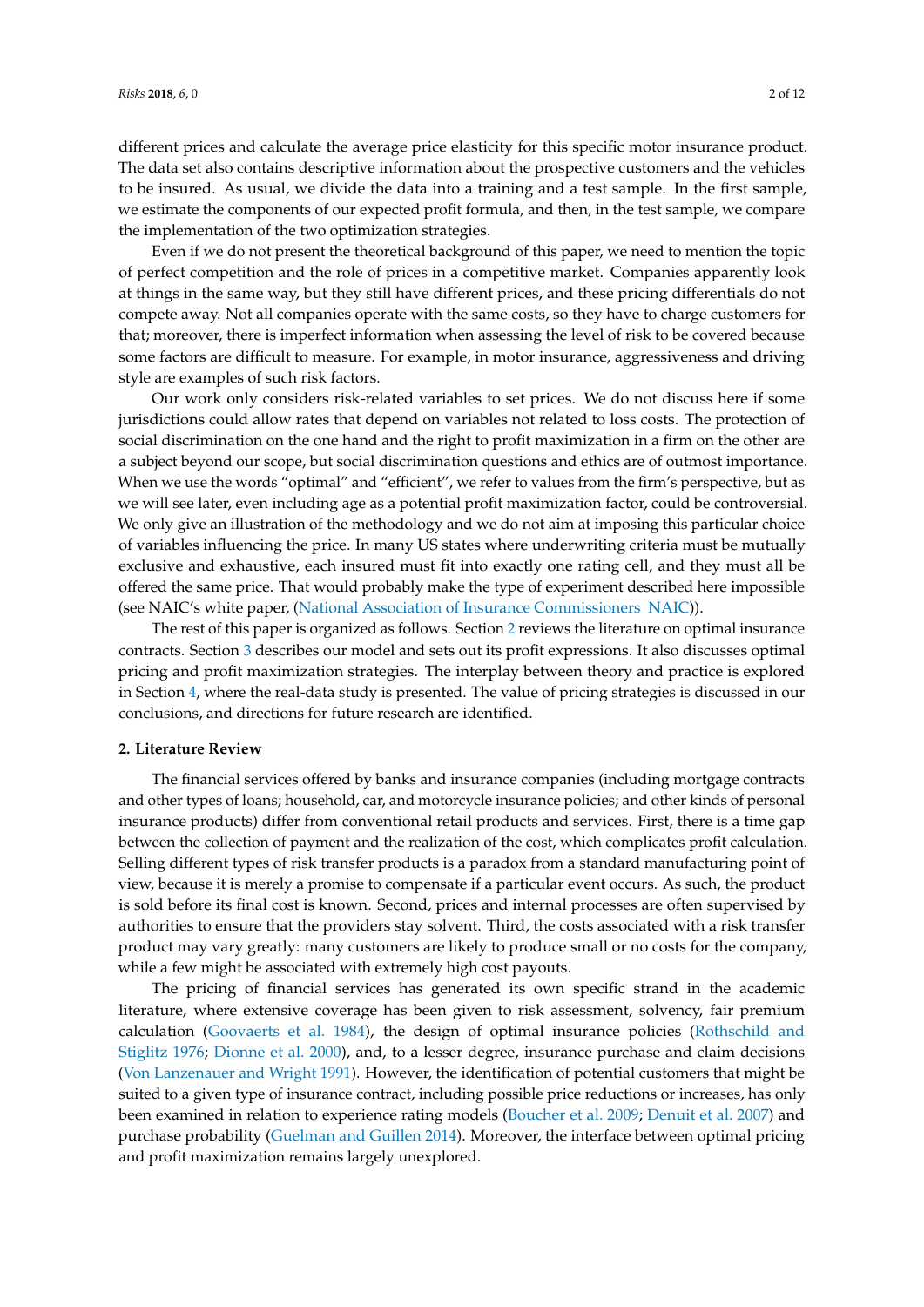The insurance marketing literature has turned its attention to the identification of prospective customers. For example, [Bult and Wansbeek](#page-11-5) [\(1995\)](#page-11-5) base optimal target selection on identifying customers with positive marginal profit. This represents an initial step towards the efficient segmentation of potential customers based on expected profits. However, rather than concentrating on short-term profits, companies can estimate a customer's lifetime value. [Venkatesan and Kumar](#page-12-3) [\(2004\)](#page-12-3) define and explore customer lifetime value, employing a model that uses classical regression techniques. [Gönül and Hofstede](#page-11-6) [\(2006\)](#page-11-6) take this approach further by introducing optimization objectives, such as profit maximization, customer retention and utility maximization. [Donnelly et al.](#page-11-7) [\(2013\)](#page-11-7) study asymmetric information as part of the pricing scheme. Other studies of customer segmentation address the concept of cross-sellin, and include the notable contributions of [\(Kamakura et al.](#page-12-4) [1991,](#page-12-4) [2003,](#page-12-5) [2004;](#page-12-6) [Knott et al.](#page-12-7) [2002;](#page-12-7) [Li et al.](#page-12-8) [2005,](#page-12-8) [2010;](#page-12-9) [Kamakura](#page-11-8) [2007\)](#page-11-8). Cross-market strategies are analyzed by Goié [et al.](#page-11-9) [\(2011\)](#page-11-9), who conclude that even a strategy of offering discounts redeemable in other firms can produce some revenue by simultaneously increasing price and sales in the source market. [Schweidel et al.](#page-12-10) [\(2011\)](#page-12-10) observe the same phenomenon in data from a multi-line insurance provider in Denmark, which took into account historical information and anticipated lapses. [Guillen et al.](#page-11-10) [\(2012\)](#page-11-10) find future profit prospects in a similar context to be very informative (see also [Guillen et al.](#page-11-11) [2011;](#page-11-11) [Guelman et al.](#page-11-12) [2012\)](#page-11-12). [Kaishev et al.](#page-11-13) [\(2013\)](#page-11-13) present a profit model specifically designed for products for which the profit consists of a stochastic income at the point of sale, minus the cost of contacting a specific customer and the stochastic cost generated by the customer's actions. The model is primarily intended for use in the insurance and banking sector, where customers can be associated with losses (claims or loan defaults), thus affecting a company's profit.

Our methodology differs from that employed by [Guelman and Guillen](#page-11-4) [\(2014\)](#page-11-4) because, rather than focusing on the probability of renewal or purchase given a price offer, we explicitly derive an optimal price for each customer, knowing that the price has an impact on the probability of renewal.

Recently, [Laas et al.](#page-12-11) [\(2016\)](#page-12-11) analyse developments in motor insurance pricing in Germany, Austria and Switzerland. They focus on the use of different tariff criteria, on the tools used for market-based and customer-specific pricing, and on the information considered for customer valuation. [Eling and Luhnen](#page-11-14) [\(2008\)](#page-11-14) previously analysed the periods of market price competition in the German motor insurance market after 1994.

#### <span id="page-3-0"></span>**3. Individual Profit as Influenced by Price Elasticity**

Our model involves a financial services company that offers *K* different products. We also consider a set of *i =* 1, ..., *I* individuals (prospective customers). The product of interest *k* could be any risk transfer product, such as an insurance policy, mortgage or credit card. We are interested in the profit (The profit is usually calculated for a one-year period, but this can be extended to a longer period or even to the customer's lifetime. We use the same notion for profit and its components as in [\(Guelman and Guillen](#page-11-4) [2014\)](#page-11-4)), *Hik*, generated by individual *i* for product *k.* This profit is unknown when the product is offered to the client. We assume that the product has not yet been purchased. There is a tariff price. i.e., the actuarial price, for individual *i* and product *k*, denoted as  $\Pi_{0ik}$ , which is based on information known to the company about the individual's risk and the desired level of coverage. This information is denoted as vector  $x_{ik}$ . Based on  $x_{ik}$ , we are able to calculate the tariff price, which might differ significantly from one individual to another. We introduce a price change parameter *cik* for individual *i* and product *k*. This parameter modifies the price, so the price offered is  $\Pi_{ik} = (1 + c_{ik})\Pi_{0ik}$ . Note that  $c_{ik} = 0$  gives the tariff price,  $c_{ik} > 0$  corresponds to a price offered above the tariff price and vice versa for  $c_{ik} < 0$  ( $c_{ik} \le -1$  is invalid because it would produce a non-positive price).

#### *3.1. The Individual Profit Model*

When the company offers product *k* to individual *i* with a given price change *cik*, the individual's response (purchase/no purchase) is a Bernoulli random variable that depends on the observed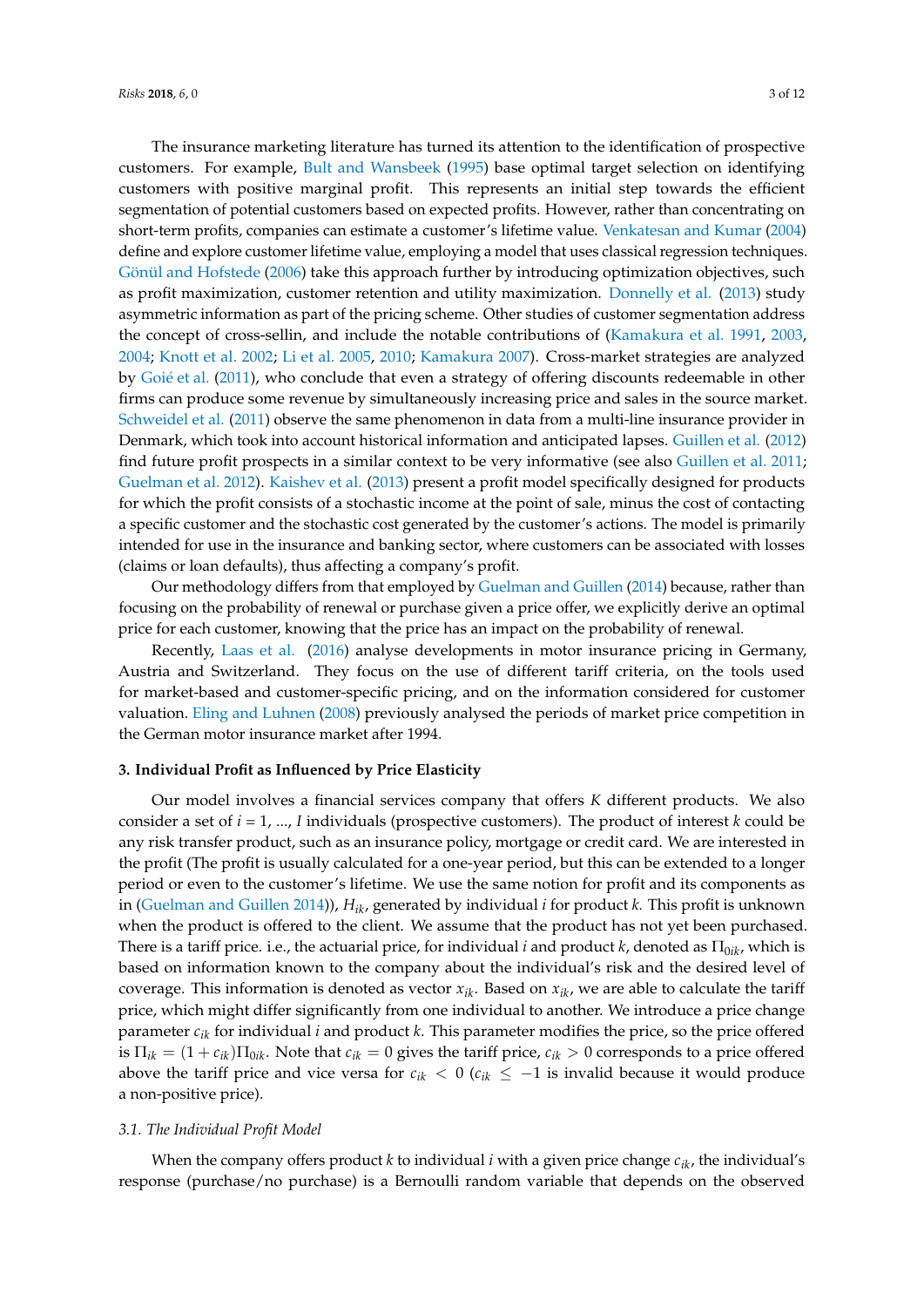characteristics  $x_{ik}$ . Then, its expected value is  $p_{ik}$ , i.e., the probability of selling product  $k$  to individual *i* when the change in price is equal to  $c_{ik}$ . When there is no price change,  $c_{ik} = 0$ , then the probability of selling equals  $p_{0ik}$ . We assume that every sales attempt is associated with a deterministic and  $\alpha$  constant cost  $\omega_k$ , indifferent to whether or not the contacted customer purchases the product. This cost represents the costs of staffing and administrating the sales department. If the product is sold, then the individual will be associated with a stochastic severity *Sik*, which is typical of financial service products and can be either the cost of loan defaults or the cost of insurance claims, depending on the type of financial business the company is involved in.

We use the concept of point price elasticity defined as

$$
e_{ik} = \frac{\log\left(\frac{p_{0ik}}{p_{ik}}\right)}{\log(1 + c_{ik})} \text{ if } c_{ik} \neq 0 \text{ and } c_{ik} > -1.
$$
 (1)

Expression (1) provides the value of price elasticity when data on an individual's response to a price change *cik* are available.

We assume that an individual's response to a sales attempt is related to the price change and the price elasticity involved, but not to the tariff price. We also assume that it is independent of the severity, which can only be observed later in time. Drawing on the model developed by [Kaishev et al.](#page-11-13) [\(2013\)](#page-11-13), here, we propose an extended version that takes the price elasticity *eik* into account. The expected profit associated with individual *i* for product *k* is

$$
\mu_{ik} = E[H_{ik}] = p_{ik}((1 + c_{ik})\Pi_{0ik} - E(S_{ik})) - \omega_k.
$$
 (2)

The model developed by [Kaishev et al.](#page-11-13) [\(2013\)](#page-11-13) is a special case of (2), where  $c_{ik} = 0$ .

#### *3.2. Model Estimation*

Without loss of generality, we use insurance-specific terminology in what follows. To estimate the expected profit for individual *i* and product *k* in Expression (2), we need to estimate all its components. The tariff price Π0*ik* can be obtained using a standard pricing procedure (see [Frees and Valdez](#page-11-15) [2008\)](#page-11-15), given the characteristics of the client and product, *Xik*. For variable *Sik* we follow the standard actuarial convention and identify it as the aggregate claims cost

$$
S_{ik} = \sum_{t=1}^{N_{ik}} Z_{ikt}, \tag{3}
$$

where *Nik* describes the stochastic number of insurance claims (for individual *i*) and *Zik* describes the corresponding monetary size of each of these claims. The expected number of claims and their cost, i.e.,  $E(N_{ik}) = g_1^{-1}(x_{ik})$  and  $E(Z_{ik}) = g_2^{-1}(x_{ik})$ , where  $g_1$  and  $g_2$  are the link functions, can thus be estimated from a standard number of claims and severity generalized linear models. Finally, we  $\text{obtain } E(S_{ik}) = E(N_{ik})E(Z_{ik}).$ 

We consider two possible approaches to approximate sales probability  $p_{ik}$ . First, we assume that all customers have the same elasticity  $e_k$ . Under this approach, we estimate a logistic model for  $p_{0ik}$ (without using any information about price changes) and then find  $p_{ik}$  from (1). So, we denote by  $p_{ik}^{(1)}$ *ik* the resulting probability of purchase.

$$
p_{ik}^{(1)} = \frac{p_{0ik}}{(1+c_{ik})^{e_k}} \quad \text{where} \quad p_{0ik} = \frac{\exp(\beta_{0k} + \sum\limits_{j=1}^{l} \beta_{jk} x_{ijk})}{\exp(\beta_{0k} + \sum\limits_{j=1}^{l} \beta_{jk} x_{ijk}) + 1}.
$$
 (4)

In practice, the best way to estimate price elasticity  $e_k$  is by conducting an experiment with a sample of customers to see how much their purchase probability changes when price change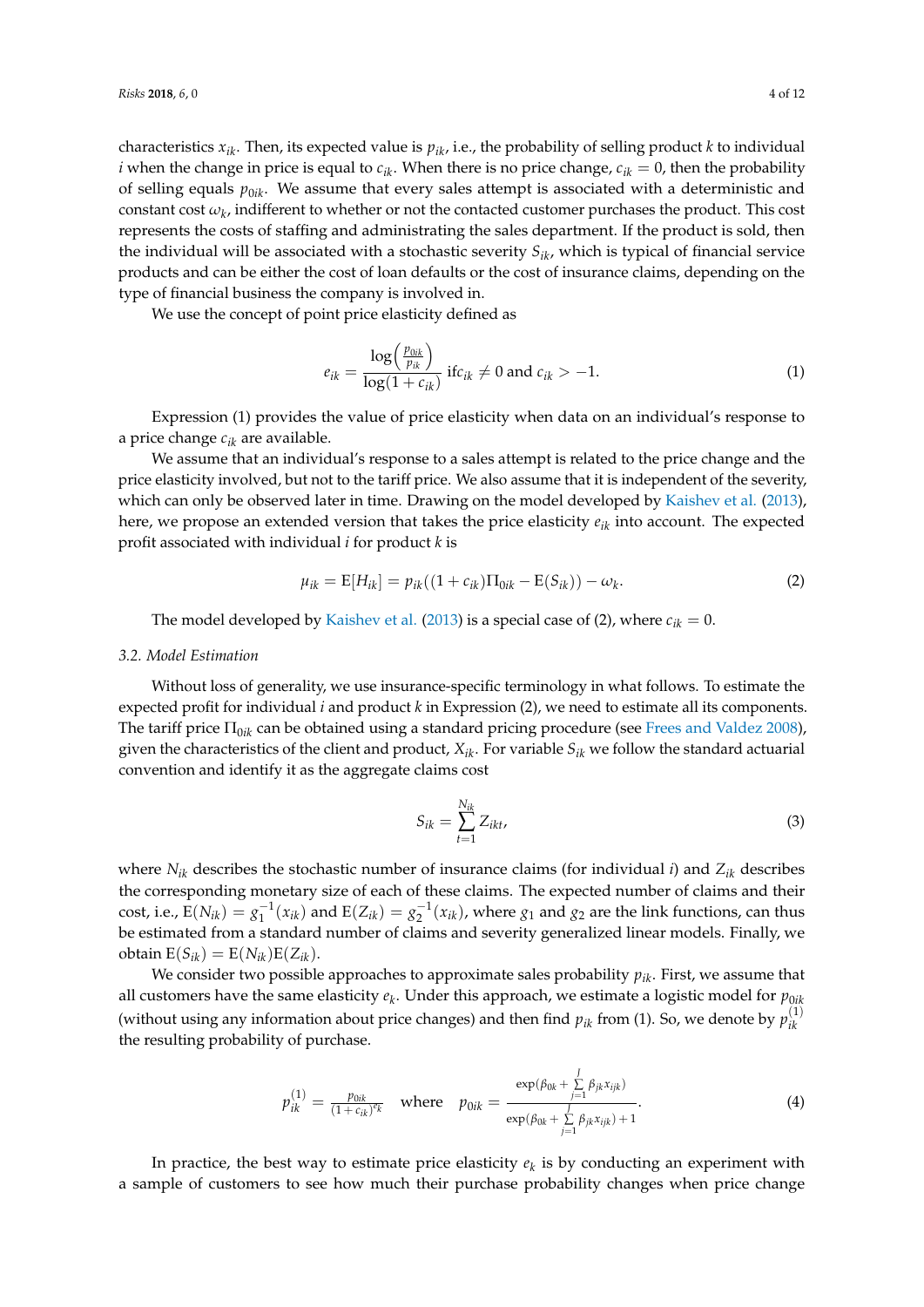$c_{ik}$  modifies the original tariff price. We expect a price increase to reduce the probability of purchase and a fall in price to increase this probability. However, this change in probability is not necessarily symmetrical.

The second approach to estimate the purchasing probability, which we denote as  $p_{ik}^{(2)}$ , is to incorporate the price change *cik* directly in the logistic model as follows:

$$
p_{ik}^{(2)} = \frac{\exp(\beta_{0k} + \sum_{j=1}^{J} \beta_{jk} x_{ijk} + \beta_{J+1k} c_{ik})}{\exp(\beta_{0k} + \sum_{j=1}^{J} \beta_{jk} x_{ijk} + \beta_{J+1k} c_{ik}) + 1}.
$$
 (5)

In this second approach, we do not assume a constant elasticity, and implicitly we can derive *eik* from (1) using  $p_{ik}^{(2)}$  in (5).

In both the logistic formulas above, *xijk* refers to the *j*-th characteristic of individual *i* and product *k*, which influences the propensity to buy, and  $(\beta_{0k}, \beta_{1k}, \ldots, \beta_{Jk}, \beta_{J+1k})$  is the vector of parameters in the logistic models, where *J* is the total number of characteristics in the model. We have intentionally separated the parameter associated with *cik* from the other parameters.

#### *3.3. Optimization of Expected Profit*

We are interested in finding the value of the price change parameter *cik* specific for each individual, at which the expected profit (2), from that individual, is maximized. Hence, the optimization problem is max<sub>*c<sub>ik</sub>*</sub>E[ $H_{ik}$ ] and our two alternatives for  $p_{ik}$  presents us with two different solutions to this problem.

In the case of the first alternative, we are able to derive a closed-form expression for the optimal *cik*, which we denote

$$
c_{ik}^{*(1)} = \arg \max_{c_{ik} > -1} \{ p_{ik}^{(1)}((1 + c_{ik})\Pi_{0ik} - \mathbb{E}(S_{ik})) - \omega_k \}.
$$
 (6)

We can present the following proposition, for which the proof is found in the Appendix [A.](#page-10-0)

**Proposition 1.** Under the assumption that  $p_{ik} = p_{ik}^{(1)}$ , the price change  $c_{ik}^{*(1)}$  which maximizes  $\mu_{ik}$  in (2) is *the following*

$$
c_{ik}^{*(1)} = \frac{E(S_{ik})e_k}{\Pi_{0ik}(e_k - 1)} - 1.
$$
\n(7)

Note that the optimal price change is bound by  $c_{ik}^{*(1)} \ge p_{0ik}^{\frac{1}{e_k}} - 1$ . Only in this case is the corresponding probability  $p_{ik}^{(1)}$  less than or equal to 1.

A closed-form expression for the maximum expected profit can be obtained by inserting (7) into (2) and, after some rearrangements, it yields

$$
\mu_{ik}\left(c_{ik}^{*(1)}\right) = p_{0ik}\left(\frac{\Pi_{0ik}}{e_k}\right)^{e_k}\left(\frac{e_k - 1}{E(S_{ik})}\right)^{e_k - 1} - \omega_k
$$
\n(8)

In the case of the second alternative, no closed-form expression can be found, and so we solve this optimization problem numerically. The optimal price change for the second alternative can be expressed as

$$
c_{ik}^{*(2)} = \arg \max_{c_{ik}>-1} \{ p_{ik}^{(2)}((1+c_{ik})\Pi_{0ik} - \mathbb{E}(S_{ik})) - \omega_k \}
$$
(9)

which corresponds to the maximization of (2) with the sales probability from the second alternative.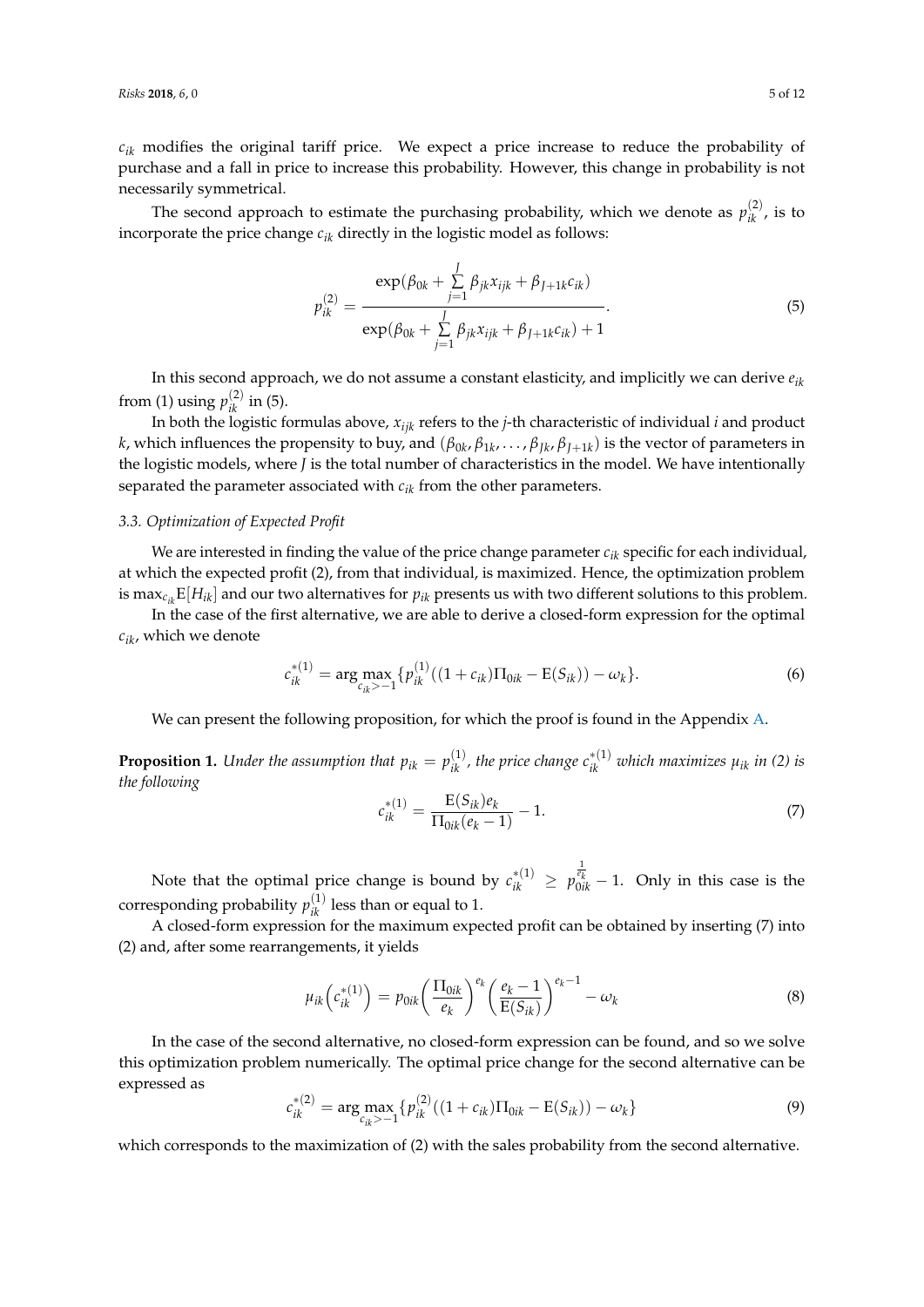#### <span id="page-6-0"></span>**4. Real Data Study**

We have a large sample of car insurance offers made by a European insurance company during 2012. Only one purchase price is offered to a specific prospective customer for a specific product by one of the sales personnel. The customer's response to this offer can either be to accept it or reject it. This response is reflected in the data set as a binary variable. The data also contain information about the characteristics of each individual contacted (age, place of residence, driver's license details, etc.) and the car involved (make, fuel type, age, etc.), as well as the price offered, the tariff price, and the estimated expected claims cost. The data set comprises 154,278 offers, of which 81,854 are associated with a random price test, allowing us to estimate the price elasticity and all the parameters for profit optimization. During the price test experiment, a specific price change was randomly assigned to each price offer of either −5%, 0%, or +5% of the tariff price, thus enabling us to measure the effect of a price change on purchase probability. To the other 72,424 offers, which are not associated with the pricing experiment, we applied the two alternative models for optimal pricing in order to compare their outcomes with respect to the expected total profit.

The random price test is designed in such a way that an individual receives a price change of  $c_{ik} = -5\%$ ,  $c_{ik} = 0\%$ , or  $c_{ik} = +5\%$  with approximate probabilities 10%, 80%, and 10%, respectively. The individual is not shown the value resulting from the price test or the tariff price  $\hat{\pi}_{0ik}$ , only the price  $\hat{\pi}_{ik} = (1 + c_{ik})\hat{\pi}_{0ik}$ , where  $\hat{\pi}_{0ik}$  is an estimate of  $\Pi_{0ik}$ .

For our first approach, from the results presented in Table [1,](#page-6-1) we estimate the average price elasticity as a weighted average of (1) as

$$
\hat{e}_k = \frac{7898 \cdot \frac{\log(\frac{0.0921}{0.109})}{\log(1 - 0.05)} + 8095 \cdot \frac{\log(\frac{0.0921}{0.0796})}{\log(1 + 0.05)}}{7898 + 8095} = 3.14.
$$
\n(10)

<span id="page-6-1"></span>

| <b>Price Change</b> | <b>Number of Offers</b> | <b>Average Sales Probability</b> |
|---------------------|-------------------------|----------------------------------|
| $-5\%$              | 7898                    | $10.90\%$                        |
| $0\%$               | 65,861                  | $9.21\%$                         |
| $+5\%$              | 8095                    | $7.96\%$                         |

**Table 1.** Summary of the results from the price test experiment.

#### *4.1. Parameter Estimation*

Our procedure for obtaining parameter estimates is based on the 81,854 records in the data set associated with a random price test. It involves two steps.

**Step 1.** Estimating the initial parameters  $\omega_k$ ,  $E(S_{ik})$  and  $\Pi_{0ik}$ .

We assume that the estimated cost of a sales approach  $\omega_k$  is generic for all customer contacts. We obtain the estimate  $\hat{\omega}_k = 11$  by analyzing cost loadings and overheads, as well as by interviewing sales managers at the company.

An estimated expected cost per customer,  $\hat{s}_{ik}$  is available in the data set. In practice, many insurance companies take the average cost per claim and multiply it by the expected number of claims in a year, based on the characteristics of the vehicle to be insured and the individual's socio-demographic characteristics.  $\hat{s}_{ik}$  is used to estimate  $E(S_{ik})$ . Note that there is an issue the issue when considering an individual's assessment of their own risk versus the tariff rate. We do not consider premium loadings here to account for any deviations due to the difficulties to measure risk factors.

The tariff price,  $\hat{\pi}_{0ik}$ , is available in the dataset and is used to estimate  $\Pi_{0ik}$ .

**Step 2.** Estimating the sales probability  $p_{0ik}$  and  $p_{ik}^{(2)}$ .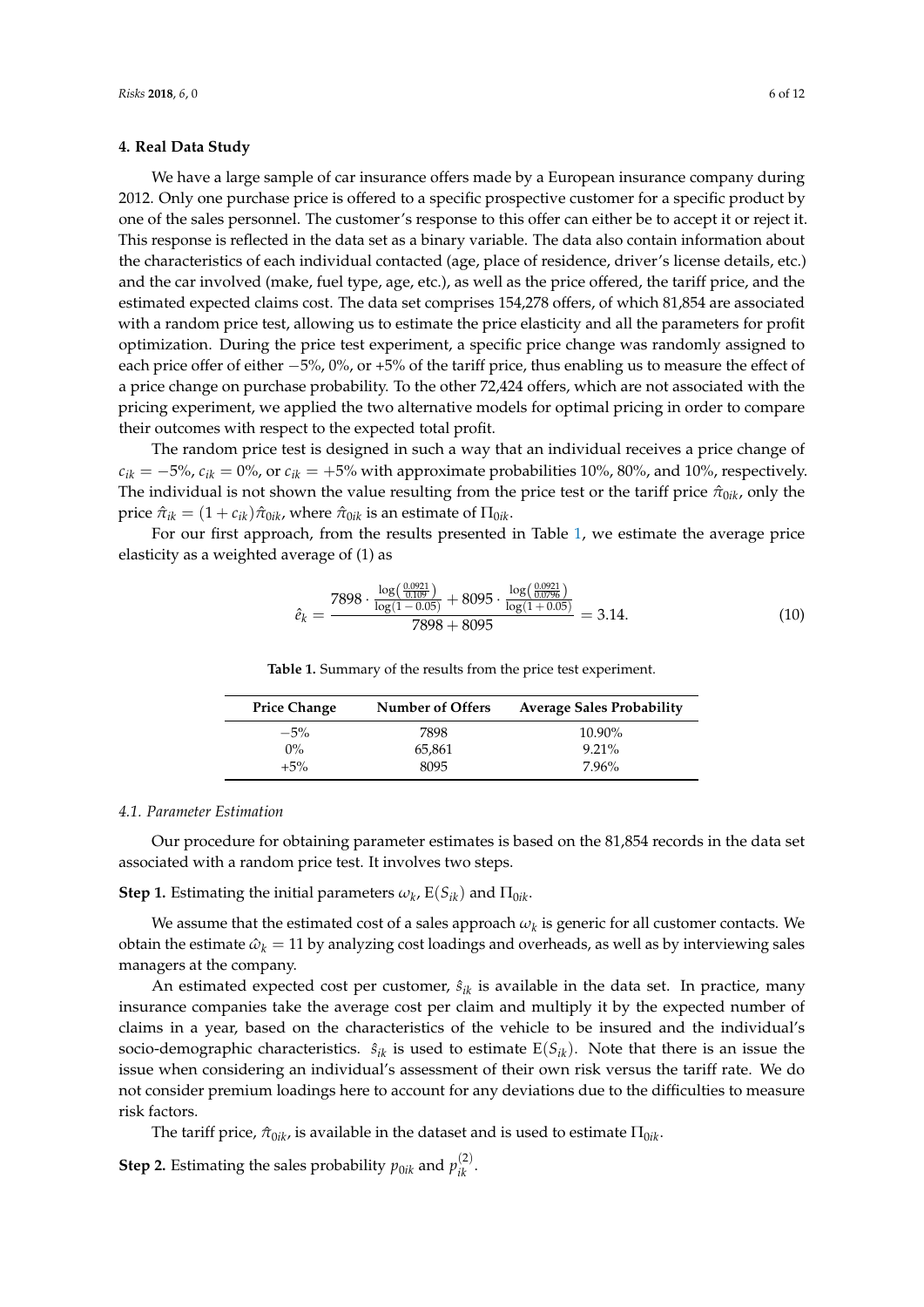We use the sample of data for the logistic model for both  $p_{0ik}$  and  $p_{ik}^{(2)}$ , i.e., the 81,854 records that are associated with the random price test. Note that the model for  $p_{0ik}$  does not include the price change  $c_{ik}$  as an explanatory factor even though it is significant; rather, the effect of the price change is captured outside the logistic model (see (4)). A qualitative analysis reveals a mix of both categorical and continuous explanatory factors that describe the behavior of the purchase response. The percentage of price offers that led to a purchase is 9.25% of the data sample. The explanatory factors used in this example are listed here:

- Price change: The price change *cik* is a continuous explanatory factor only present in the model for  $p_{ik}^{(2)}$ .
- Tariff premium: The tariff premium  $\hat{\pi}_{0ik}$  (in hundreds of euros) is a continuous explanatory factor with minimum, mean and maximum equal to 1.001, 4.038, and 15.000, respectively.
- Age: Age of the person contacted as a categorical factor;  $\leq 40$ , 41–60, and >60. Sample frequencies are 27.6%, 53.8%, and 18.6%, respectively.
- House: Indicator variables describing whether or not the person owns their home (affirmative for 40.3% in the sample).
- Fuel: The type of fuel the car runs on; petrol or diesel. Sample frequencies are 81.7% and 18.3%, respectively.

In practice, insurers can probably extend this list to other characteristics like territory, occupation, type of vehicle, and so on. The parameter estimates and their corresponding standard errors in parentheses are presented in Table [2,](#page-7-0) for both model alternatives.

<span id="page-7-0"></span>**Table 2.** Estimated logistic regression parameters for the two alternative sales probability models. Standard error for the parameter estimates are in parentheses.

| Factor         | $p_{0ik}$       | $p_{ik}^{(2)}$  |  |
|----------------|-----------------|-----------------|--|
| intercept      | $-1.797(0.055)$ | $-1.806(0.056)$ |  |
| tariff premium | $-0.202(0.008)$ | $-0.200(0.008)$ |  |
| Age (41-60)    | $-0.270(0.028)$ | $-0.270(0.028)$ |  |
| Age $(61-)$    | $-0.328(0.037)$ | $-0.327(0.037)$ |  |
| House $(Y)$    | 0.0440(0.025)   | 0.440(0.025)    |  |
| Fuel (petrol)  | 0.321(0.038)    | 0.323(0.038)    |  |
| price change   |                 | $-2.877(0.551)$ |  |

Akaike Informaton Criterion (AIC) is equal to 49.081 for  $p_{0ik}$  and 49.056 for  $p_{ik}^{(2)}$ , sample size equals 81,854, and all parameter estimates are significant with *p*-value < 0.001.

#### *4.2. Profit Maximization and Calculation of Optimal Price Changes*

We use the remaining 72,424 records from our data set for the purpose of applying the optimal price changes and the corresponding expected profit from our two optimization alternatives. Our aim is to determine which of the two optimal price change alternatives—(7) or (9)—generates the largest total expected profit. Summary statistics from the price optimization using both alternatives are presented in Table [3.](#page-8-0) We calculate the expected profit in three pricing scenarios, using (2). The baseline expected profit  $\hat{\mu}_{ik}(0)$  assumes that no price change has been applied to any individual, while the two alternatives for optimal expected profit  $\hat{\mu}_{ik}\binom{\hat{c}_{ik}^{*(1)}}{k}$  and  $\hat{\mu}_{ik}\binom{\hat{c}_{ik}^{*(2)}}{k}$  assume that the optimal, and individual specific, price changes  $\hat{c}_{ik}^{*(1)}$  and  $\hat{c}_{ik}^{*(2)}$  have been considered, respectively. Statistics for the sales probability, for the three pricing scenarios, are also found in Table [3.](#page-8-0) For instance, under model 2, the maximum optimal price change that is obtained in this sample equals 35.0%, while, for model 1, the maximum in this sample is 46.7%. In this sample, model 2 leads to an average optimal price increase of around 5%, while model 1 leads to an average optima price slight decrease of around 0.8%.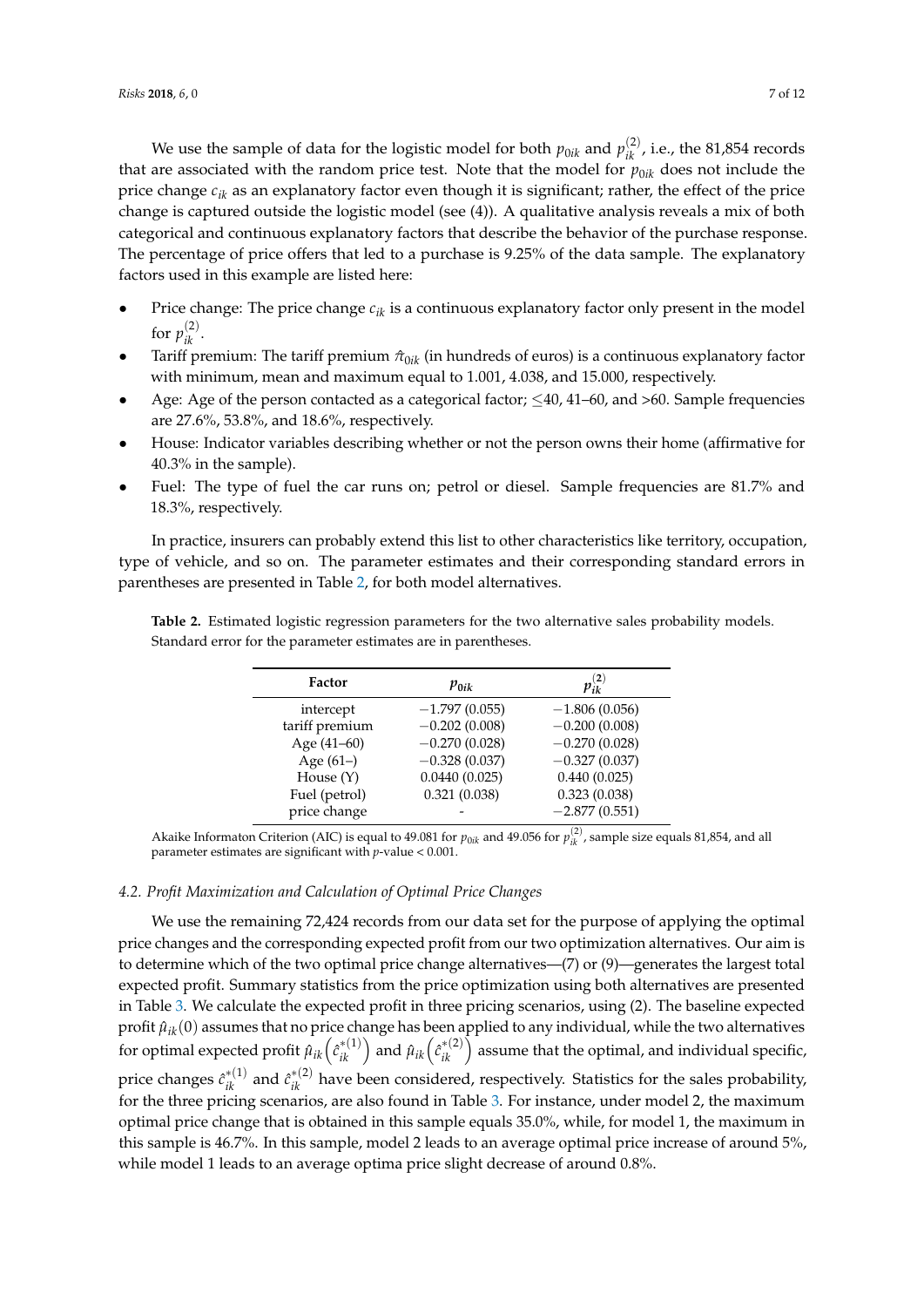| Definition        | Parameter                             | Min      | Mean     | Max   |
|-------------------|---------------------------------------|----------|----------|-------|
| Sales cost        | $\hat{\omega}_k$                      | 11       | 11       | 11    |
| Exp. claims cost  | $\hat{s}_{ik}$                        | 22       | 413      | 1.507 |
| Tariff price      | $\hat{\pi}_{0ik}$                     | 110      | 454      | 1.646 |
| Opt. price change | $\hat{c}_{ik}^{*(1)}$                 | $-0.547$ | $-0.008$ | 0.467 |
| Opt. price change | $\hat{c}_{ik}^{*(2)}$                 | $-0.329$ | 0.050    | 0.350 |
| Sales probability | $\hat{p}_{0ik}$                       | 0.0062   | 0.0874   | 0.225 |
| Sales probability | $\hat{p}^{(1)}_{ik}$                  | 0.0026   | 0.107    | 1     |
| Sales probability | $\hat{p}^{(2)}_{ik}$                  | 0.032    | 0.0788   | 0.321 |
| Exp. Profit       | $\hat{\mu}_{ik}(0)$                   | $-10.8$  | $-0.229$ | 16.1  |
| Exp. Profit       | $\hat{\mu}_{ik}(\hat{c}_{ik}^{*(1)})$ | $-9.16$  | 0.285    | 32.9  |
| Exp. profit       | $\sqrt{c_{ik}^{*(2)}}$                | $-9.19$  | 0.107    | 16.2  |

<span id="page-8-0"></span>**Table 3.** Summary statistics of the parameter estimates, optimal price changes and corresponding expected profit. Min and max are the value (lowest and highest) of a single observation of the corresponding magnitude in the first column.

Total sample size is 72,424.

In Table [4,](#page-8-1) we focus solely on the offers associated with a positive expected profit and give the number of these as well as the sum of the corresponding expected profit for the three pricing scenarios. The closed-formula method based on (4) and (6) is presented in the middle column of Table [4.](#page-8-1) It provides the best results in terms of the expected total profit (105,425 euros, which is higher than the other two), the number of offers with a positive expected profit (35,692, which is also higher than the other two), and the average expected profit per positive offer (105,425/35,692, which is also higher than the other two). The poorest performance is recorded by the baseline alternative (first column), where no price change is performed. The last column of Table [4](#page-8-1) indicates that the numerical optimization with a personalized price change based on (9) does not improve the results of the direct method based on (6).

<span id="page-8-1"></span>**Table 4.** Statistics for only the price offers associated with a positive expected profit,  $\hat{\mu}_{ik}(0) > 0$ ,  $\hat{\mu}_{ik}\Big(\hat{c}_{ik}^{*(1)}\Big)>0$  and  $\hat{\mu}_{ik}\Big(\hat{c}_{ik}^{*(2)}\Big)>0$ , respectively.

| Description                                | $c_{ik} = 0$ | $c_{ik} = \hat{c}_{ik}^{*(1)}$ | $c_{ik} = \hat{c}_{ik}^{*(2)}$ |
|--------------------------------------------|--------------|--------------------------------|--------------------------------|
| Number of offers with $\hat{\mu}_{ik} > 0$ | 31,383       | 35.692                         | 33,807                         |
| Expected total profit $(\epsilon)$         | 84.181       | 105,425                        | 92.448                         |

Total sample size is 72,424.

In Figure [1,](#page-9-0) we present an example of the application of the two sales probability models  $\hat{p}_{ik}^{(1)}$ *ik* and  $\hat{p}_{ik}^{(2)}$  for one specific individual offer in the data set and for different values of the price change  $c_{ik}$ . For  $c_{ik} > 0$  the two alternatives give almost identical sales probability values; however, for  $c_{ik} < 0$ , the difference increases as *cik* decreases. Figure [1](#page-9-0) presents an explanation as to why the first alternative  $p_{ik} = p_{ik}^{(1)}$  is superior to  $p_{ik} = p_{ik}^{(2)}$ , with respect to expected total profit. In the case of negative price changes, the first alternative results in higher sales probabilities than with the second alternative, and hence it is associated with higher expected profits. Figure [1](#page-9-0) shows only one example of the two models applied to a specific individual offer; however, the general appearance is similar for all cases in the data sample. Note, once more, that we have estimated the price elasticity *e<sup>k</sup>* from price test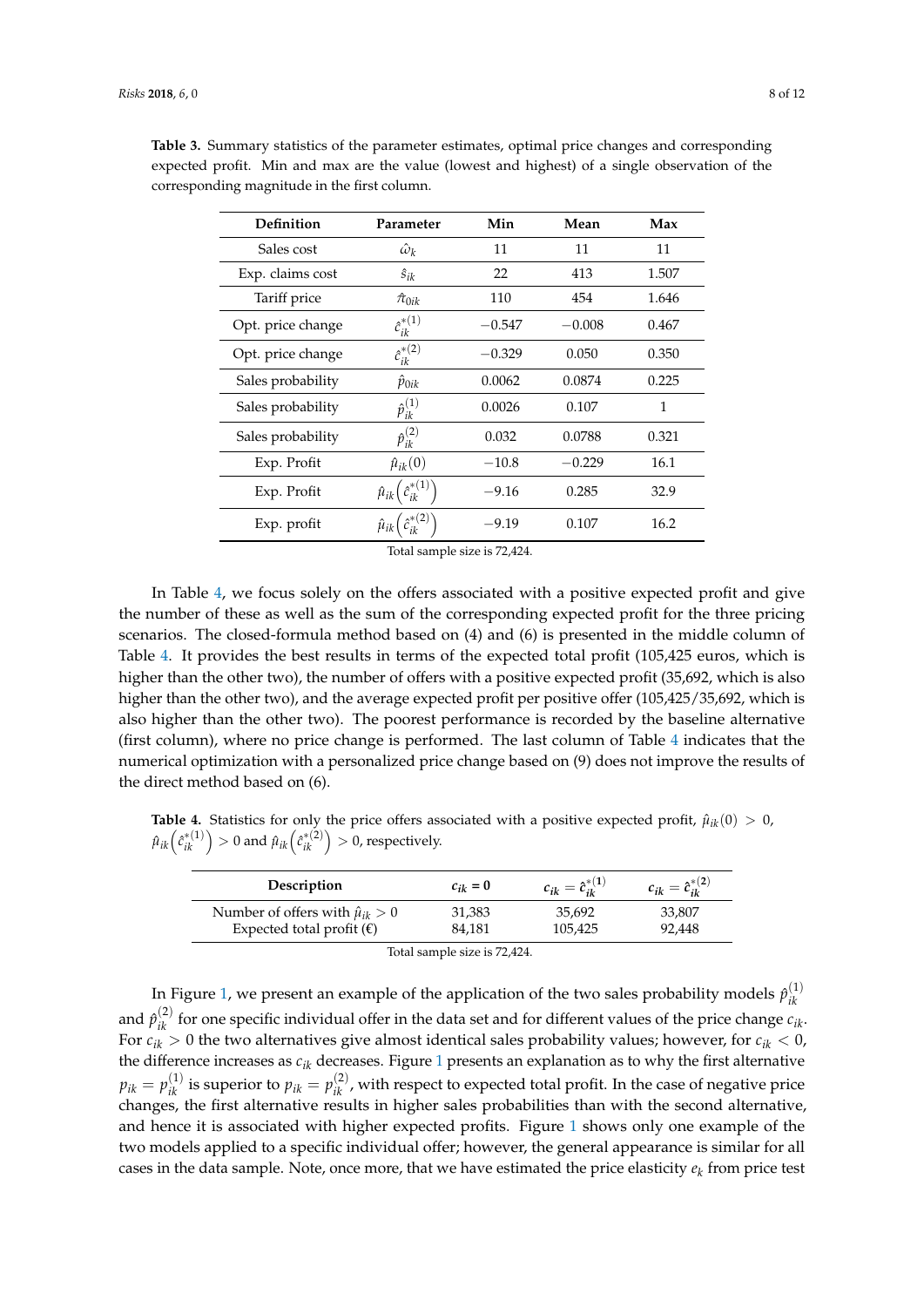<span id="page-9-0"></span>data between  $c_{ik} = -0.05$  and  $c_{ik} = 0.05$ , hence the effect of any price changes on the sales probability outside this interval has to be extrapolated. probability outside this interval has to be extrapolated.



### **Comparison of sales probability models**

**Figure 1.** A comparison of the sales probability models  $\hat{p}_{ik}^{(1)}$  and  $\hat{p}_{ik}^{(2)}$  for different values of the price change  $c_{ik}$ . Note that  $\hat{p}_{ik}^{(1)} > \hat{p}_{ik}^{(2)}$  for  $c_{ik} < 0$ .

## **5. Conclusions 5. Conclusions**

In this paper, we have derived two possible pricing methods based on individual-specific In this paper, we have derived two possible pricing methods based on individual-specific optimal price changes and their corresponding optimal profits for financial services. One of the methods expresses the optimal price in a closed-form formula. Our point of departure was the model proposed by [Kaishev et al.](#page-11-13) [\(2013\)](#page-11-13), which we have generalized for a situation in which the probability of a successful sale attempt depends on the price at which the product is offered. We have implemented both optimization alternatives on real data from a European insurance company, in which the target group of customers (associated with positive expected profit) increases as optimal price changes are applied. The interplay between marketing and pricing in insurance, and financial services in general, has obvious managerial implications. On occasions, management decisions concerning insurance pricing and marketing strategies are made independently of each other by distinct organizational units; however, our contribution highlights the importance of linking these decisions. The two alternative methods for making optimal price changes are relevant for financial sales practitioners and could also be applied in the much broader context of pricing in general.

We have found that the value of insurance customers is higher in the case of those who generate We have found that the value of insurance customers is higher in the case of those who generate larger expected profits; however, profits are influenced by price, and price in turn is dependent on willingness to pay. We have estimated a constant, product-specific price elasticity, based on an experiment involving a large sample of customers. We have then used this as one of the inputs in our profit optimization. We believe that an in-depth study of willingness to pay in relation to motor insurance (which is compulsory) should be carried out. A price reduction based on a specific optimization model is certainly useful. optimization model is certainly useful.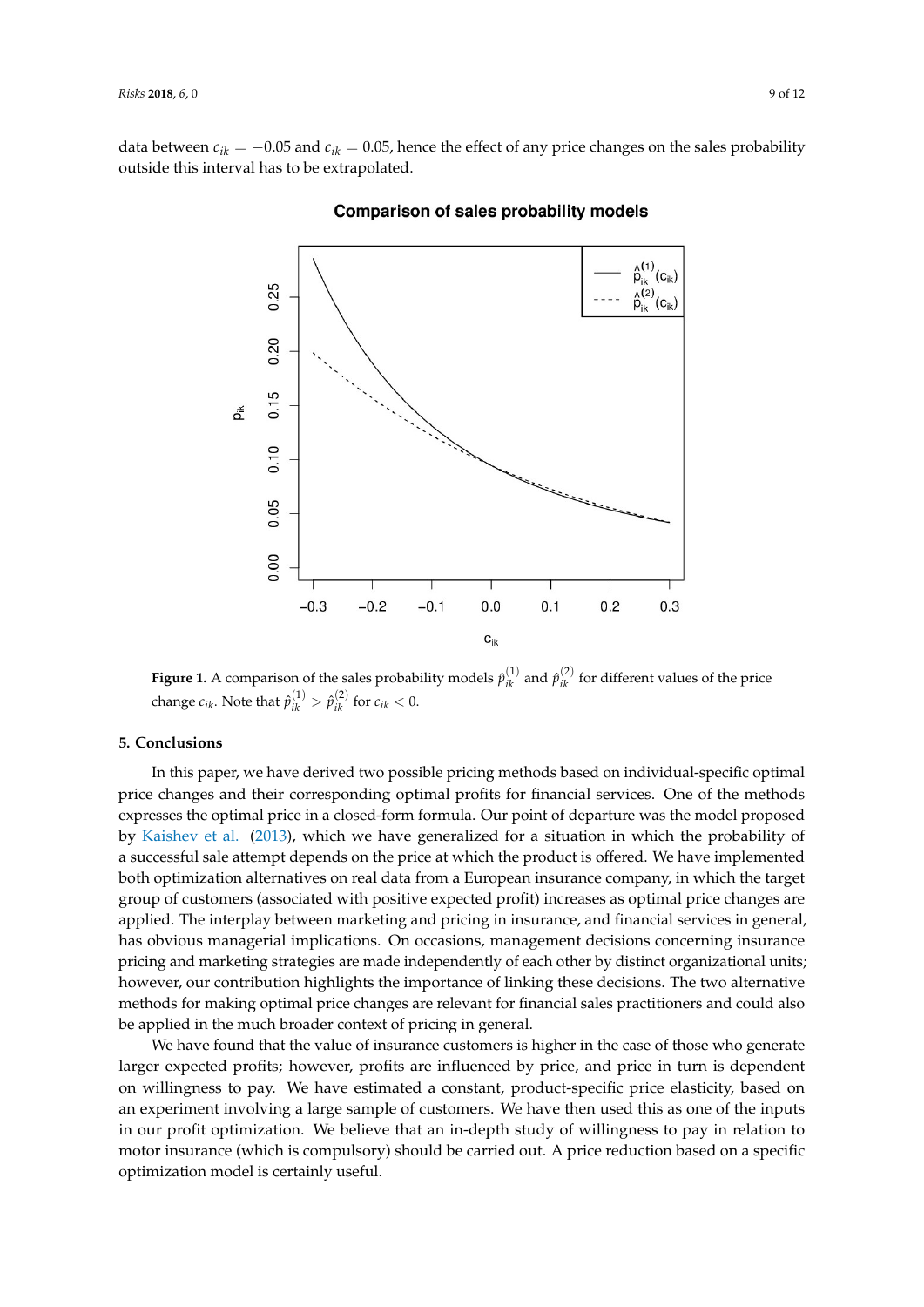Although our experiment has focused on small price changes, the results obtained should be applicable to a wider range of price changes. There is a caveat, however, in that the price changes in our setup are not associated with any change in coverage. Aligning price change with risk coverage to guarantee that an expected premium is sufficient to cover the risk involved is another possibility not explored herein.

Our model does not reflect the fact that insurance profits cannot be gauged immediately, which is why we only analyze expected profits, and why the observed customer lifetime value could distort the final outcome of our modeling. Whether or not the retrospective evaluation of profits and solvency issues would alter this paper's findings is a subject for future research.

Besides the insurance sector there are a few areas where our method can be applied, for instance when pricing financial products like a personal loan. In that case, a few basis points variation in the interest rate charged to the credit applicant can have an enormous impact on the customer's decision to look for the loan in another institution and to the profitability. Today, many banks offer instantaneous credit to certain customers, but the risk premium may not be the same to every customer. The methods presented here may help a banking institution to carefully personalize the offer in order to retain profitable customers. Moreover, since customers can easily compare access to credit and conditions from other banks in the same way that prospective customers compare prices of insurance policies, the problem of attracting profitable clients is linked to setting an optimal interest rate. The generalizability of our methodology to other areas of financial services is straightforward however the particular elasticities that we found for motor insurance do not need to hold in other financial products, where customers may have other preferences and priorities.

**Acknowledgments:** Montserrat Guillen and Catalina Bolancé thank the Spanish Ministry of Education and the ERDF for grant ECO2016-76203-C2-2. The authors kindly acknowledge the suggestions received from two anonymous reviewers.

**Author Contributions:** J.P.N. conceived and designed the methods; F.T. performed the experiment and data analysis; M.G. and C.B. contributed to the methodology and data analysis. All authors wrote the paper.

**Conflicts of Interest:** The authors declare no conflict of interest.

#### <span id="page-10-0"></span>**Appendix A**

**Proof. Proof of (7).**

We can rewrite (3) as

$$
\mu_{ik} = p_{0ik} \Pi_{0ik} (1 + c_{ik})^{(1 - e_k)} - p_{0ik} E(S_{ik}) (1 + c_{ik})^{-e_k} - \omega_k.
$$

Differentiating with respect to *cik* gives

$$
\frac{d\mu_{ik}}{dc_{ik}} = p_{0ik}\Pi_{0ik}(1 - e_k)(1 + c_{ik})^{-e_k} - p_{0ik}E(S_{ik})(-e_k)(1 + c_{ik})^{-e_k - 1} =
$$
  
= 
$$
p_{0ik}\left(\frac{\Pi_{0ik}(1 - e_k)}{(1 + c_{ik})^{e_k}} + \frac{E(S_{ik})e_k}{(1 + c_{ik})^{e_k + 1}}\right)
$$

and by equating to zero (noting that  $p_{0ik} > 0$ ) we obtain

$$
\frac{\Pi_{0ik}(1-e_k)}{(1+c_{ik})^{e_k}} + \frac{E(S_{ik})e_k}{(1+c_{ik})^{e_k+1}} = 0.
$$

The above can be rewritten as

$$
(1+c_{ik})^{-e_k}(\Pi_{0ik}(1-e_k)(1+c_{ik})+E(S_{ik})e_k)=0.
$$

Noting that  $c_{ik}$  >  $-1$  we obtain

$$
\Pi_{0ik}(1 - e_k)(1 + c_{ik}) + \mathcal{E}(S_{ik})e_k = 0
$$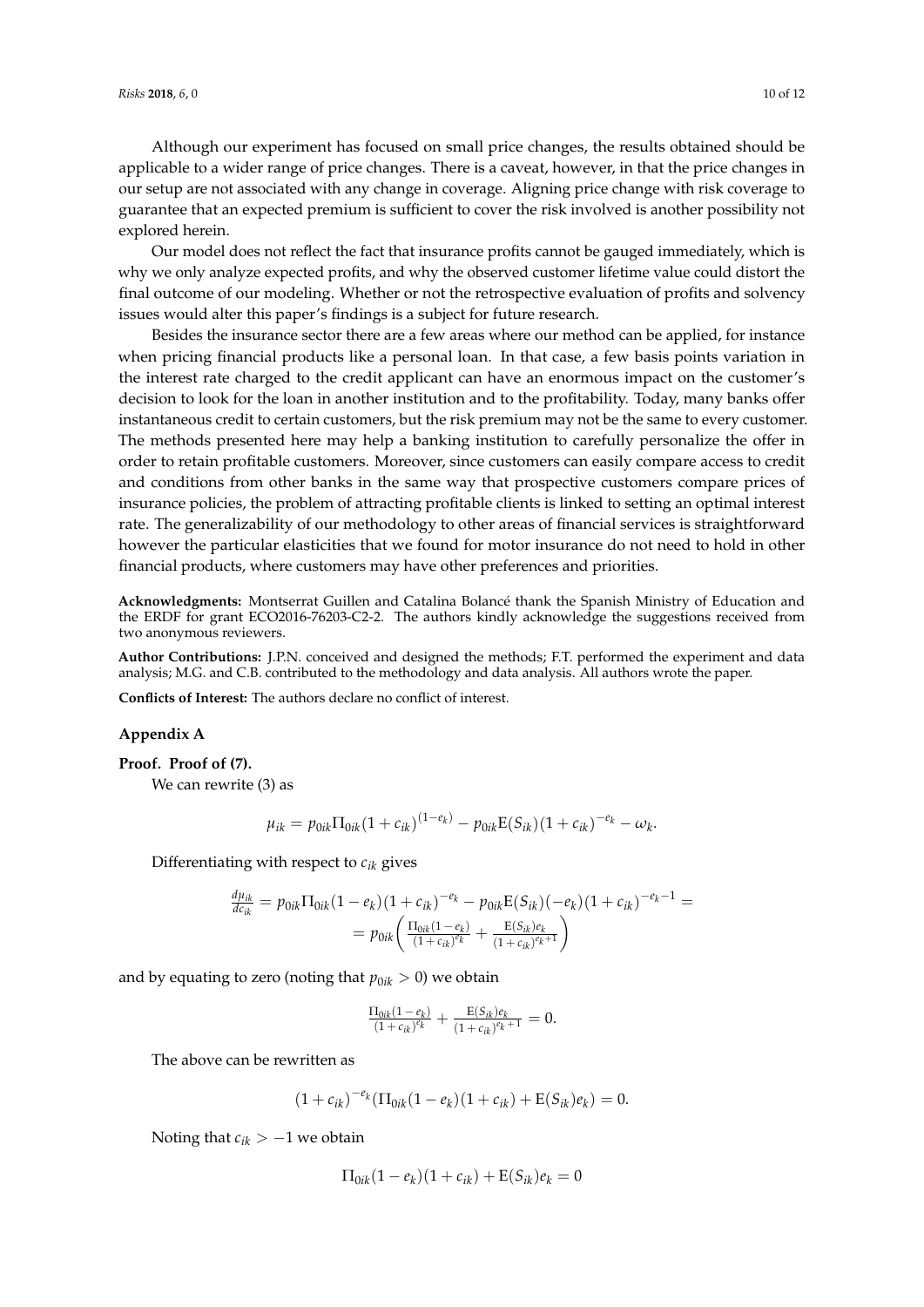which is solved by

$$
c_{ik} = \frac{E(S_{ik})e_k}{\Pi_{0ik}(e_k - 1)} - 1.
$$

Second-order condition leads to a maximum when  $\Pi_{0ik}(1+c_{ik})=\Pi_{ik} < \text{E}(S_{ik})\frac{(e_k+1)}{(e_k-1)}$  $\frac{(e_k-1)}{(e_k-1)}$ .

From (7), it should be noted that  $e_k > 1$  for the optimal price change  $c_{ik}^*$  to lead to a positive final price.

 $\Box$ 

## **References**

- <span id="page-11-2"></span>Boucher, Jean Philippe, Michel Denuit, and Montserrat Guillen. 2009. Number of accidents or number of claims? An approach with zero-inflated Poisson models for panel data. *Journal of Risk and Insurance* 76: 821–46. [\[CrossRef\]](http://dx.doi.org/10.1111/j.1539-6975.2009.01321.x)
- <span id="page-11-5"></span>Bult, Jan Roelf, and Tom Wansbeek. 1995. Optimal selection for direct mail. *Marketing Science* 14: 378–94. [\[CrossRef\]](http://dx.doi.org/10.1287/mksc.14.4.378)
- <span id="page-11-3"></span>Denuit, Michel, Xavier Marechal, Sandra Pitrebois, and Jean-Francois Walhin. 2007. *Actuarial Modelling of Claim Counts: Risk Classification, Credibility and Bonus-Malus Systems*. New York: John Wiley & Sons, ISBN 978-0-470-02677-9.
- <span id="page-11-1"></span>Dionne, Georges, Neil Doherty, and Nathalie Fombaron. 2000. Adverse selection in insurance markets. In *Handbook of Insurance*. Edited by Dionne, Georges. Boston: Kluwer Academic Publishers, chp. 7; pp. 185–244. [\[CrossRef\]](http://dx.doi.org/10.1007/978-1-4614-0155-1)
- <span id="page-11-7"></span>Donnelly, Catherine, Martin Englund, Jens Perch Nielsen, and Carsten Tangaard. 2013. Asymmetric Information, Self-Selection and Pricing of Insurance Contracts: The Simple No-Claims Case. *The Journal of Risk and Insurance* 81: 757–80. [\[CrossRef\]](http://dx.doi.org/10.1111/j.1539-6975.2013.01520.x)
- <span id="page-11-14"></span>Eling, Martin, and Michael Luhnen. 2008. Understanding price competition in the German motor insurance market. *Zeitschrift fur die Gesamte Versicherungswissenschaft* 97 (S1): 37–50. [\[CrossRef\]](http://dx.doi.org/10.1007/s12297-008-0027-5)
- <span id="page-11-15"></span>Frees, Edward W., and Emiliano A. Valdez. 2008. Hierarchical insurance claims modeling. *Journal of the American Statistical Association* 103: 1457–69. [\[CrossRef\]](http://dx.doi.org/10.1198/016214508000000823)
- <span id="page-11-9"></span>Goié, Marcel, Kinshuk Jerath, and Kannan Srinivasan. 2011. Cross-Market Discounts. *Marketing Science* 30: 134–48. [\[CrossRef\]](http://dx.doi.org/10.1287/mksc.1100.0603)
- <span id="page-11-6"></span>Gönül, Füsun, and Frenkel Ter Hofstede. 2006. How to Compute Optimal Catalog Mailing Decisions. *Marketing Science* 25: 65–74. [\[CrossRef\]](http://dx.doi.org/10.1287/mksc.1050.0136)
- <span id="page-11-0"></span>Goovaerts, Marc, Florent De Vyder, and Jean Haezendonck. 1984. *Insurance Premiums: Theory and Applications*. Oxford: Elsevier Science Ltd., ISBN-13: 978-0444867728.
- <span id="page-11-4"></span>Guelman, Leo, and Montserrat Guillen. 2014. A causal inference approach to measure price elasticity in Automobile Insurance. *Expert Systems with Applications* 41: 387–96. [\[CrossRef\]](http://dx.doi.org/10.1016/j.eswa.2013.07.059)
- <span id="page-11-12"></span>Guelman, Leo, Montserrat Guillen, and Ana M. Pérez-Marín. 2012. Random forests for uplift modeling: An insurance customer retention case. In *Modeling and Simulation in Engineering, Economics and Management*. Lecture Notes in Business Information Processing, 115; Edited by Engemann, K. J., A. M. Gil-Lafuente and J. M. Merigó. Berlin and Heidelberg: Springer, pp. 123–33. [\[CrossRef\]](http://dx.doi.org/10.1007/978-3-642-30433-0_13)
- <span id="page-11-11"></span>Guillen, Montserrat, Ana Maria Perez, and Manuela Alcañiz. 2011. A logistic regression approach to estimating customer profit loss due to lapses in insurance. *Insurance Markets and Companies: Analyses and Actuarial Computations* 2: 42–54. Available online: [https://businessperspectives.org/journals/insurance-markets-and](https://businessperspectives.org/journals/insurance-markets-and-companies/issue-197/a-logistic-regression-approach-to-estimating-customer-profit-loss-due-to-lapses-in-insurance)[companies/issue-197/a-logistic-regression-approach-to-estimating-customer-profit-loss-due-to-lapses](https://businessperspectives.org/journals/insurance-markets-and-companies/issue-197/a-logistic-regression-approach-to-estimating-customer-profit-loss-due-to-lapses-in-insurance)[in-insurance](https://businessperspectives.org/journals/insurance-markets-and-companies/issue-197/a-logistic-regression-approach-to-estimating-customer-profit-loss-due-to-lapses-in-insurance) (accessed on 8 February 2018). [\[CrossRef\]](http://dx.doi.org/10.2139/ssrn.1942278)
- <span id="page-11-10"></span>Guillen, Montserrat, Jens Perch Nielsen, Thomas Scheike, and Ana Maria Pérez-Marín. 2012. Time-varying effects in the analysis of customer loyalty: A case study in insurance. *Expert Systems with Applications* 39: 3551–58. [\[CrossRef\]](http://dx.doi.org/10.1016/j.eswa.2011.09.045)
- <span id="page-11-13"></span>Kaishev, Vladimir, Jens Perch Nielsen, and Fredrik Thuring. 2013. Optimal customer selection for cross-selling of financial services products. *Expert Systems with Applications* 40: 1748–57. [\[CrossRef\]](http://dx.doi.org/10.1016/j.eswa.2012.09.026)
- <span id="page-11-8"></span>Kamakura, Wagner A. 2007. Cross-Selling: Offering the Right Product to the Right Customer at the Right Time. In *Profit Maximization through Customer Relationship Marketing*. Edited by Aksoy, Lerzan, Timothy L. Keiningham and David Bejou. Philadelphia: Haworth Press, pp. 41–58.